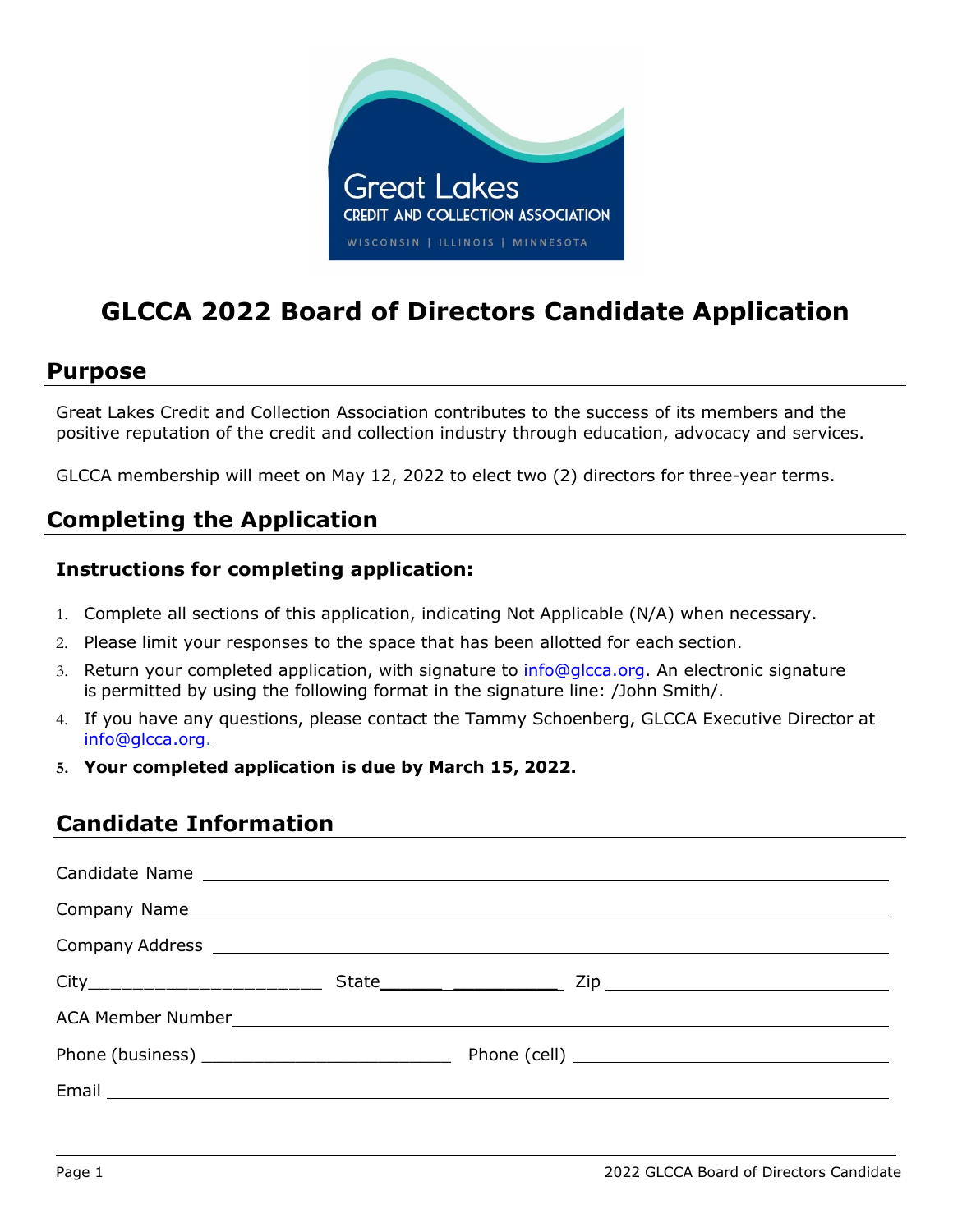## **Attestation, Conflicts of Interest, and Willingness to Serve**

You must check all of the following for your application to be considered.

| I am a member, officer or management level employee of any member of the Great Lakes Credit<br>and Collection Association (GLCCA) Unit or a Division member of ACA International. I am a<br>natural person and eighteen (18) years of age or older. |
|-----------------------------------------------------------------------------------------------------------------------------------------------------------------------------------------------------------------------------------------------------|
| I have demonstrated active involvement with the Association at an international, national or Unit<br>level.                                                                                                                                         |
| I know of no past, current or prospective reason, either ethical, legal or financial, that would<br>prevent me from serving on the GLCCA Board of Directors or that would be a detriment to<br>the image of GLCCA or ACA International.             |
| I have no close familial relationship with any current officer on the Board of Directors which<br>would disqualify me from service on the GLCCA Board of Directors.                                                                                 |
| As a candidate for a seat on the GLCCA Board of Directors, I have reviewed and I understand<br>the responsibilities identified in:                                                                                                                  |
| ACA International's Code of Conduct (available at www.acainternational.org/about/code-of-<br>$\bullet$<br>conduct);                                                                                                                                 |

• Position description for a GLCCA Board member

# **Board Candidate Information**

*These responses and your picture will be provided to the GLCCA Nominating Committee for review. Please review carefully before submitting.* 

#### **1. Statement of Interest**

Describe your reason(s) for seeking a position on the GLCCA Board of Directors. *(no more than 200 words)*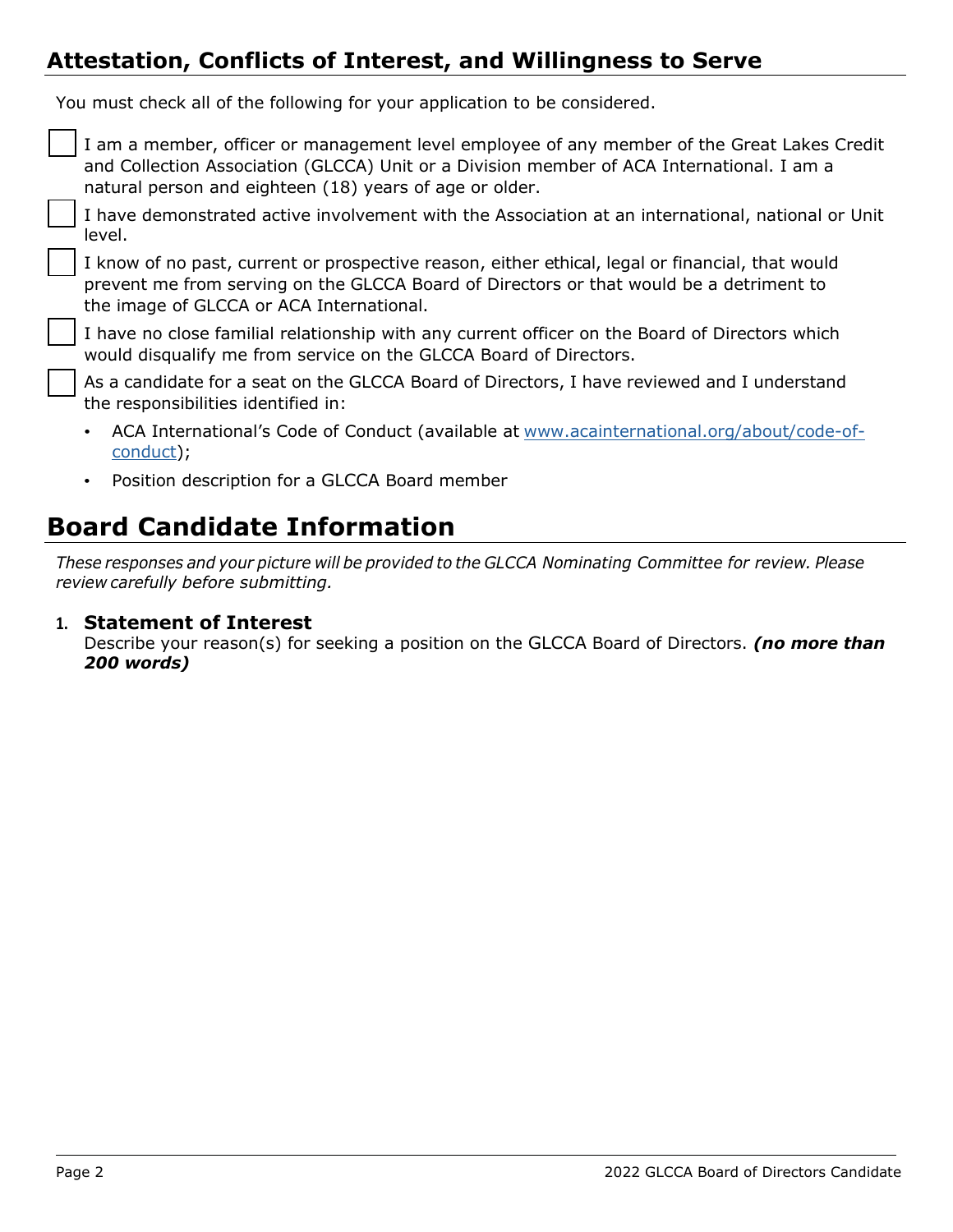#### **2. ACA/GLCCA Service**

Describe your present/past service to the credit and collection industry – committee involvement, state unit activity, etc. *(no more than 100 words)*

### **3. Leadership Positions/Community Service**

Describe other leadership positions in which you have served including community service. *(no more than 50 words)*

#### **4. Meeting Attendance**

List your GLCCA/ACA meeting attendance for the last 5 years. *(no more than 50 words)*

#### **5. Responsibility at Your Company**

Describe your position and responsibility at your company. *(no more than 75 words)*

#### **6. Experience**

Describe your experience within the credit and collection industry. *(no more than 100 words)*